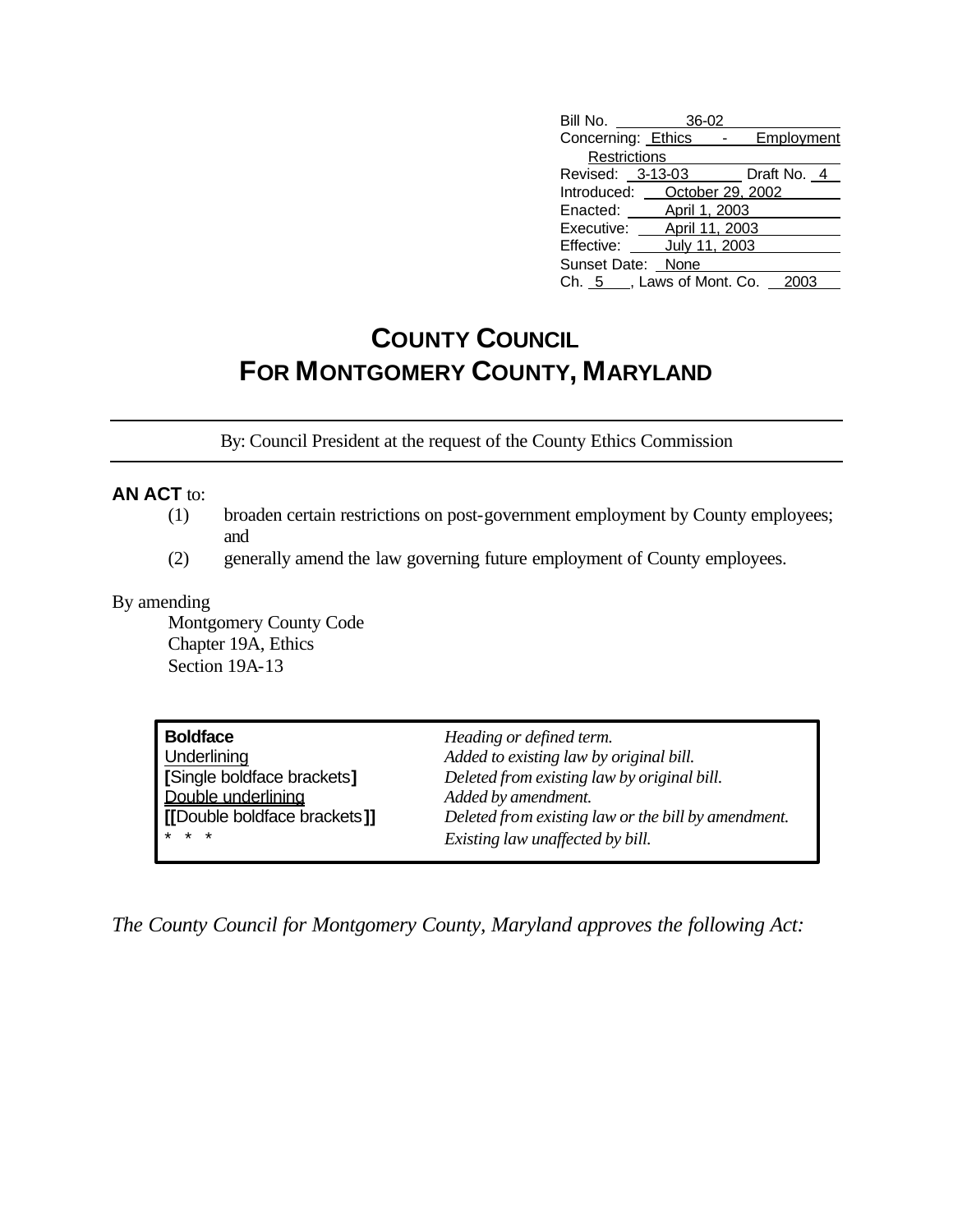| $\mathbf{1}$   |         | Sec. 1. Section 19A-13 is amended as follows:                                |
|----------------|---------|------------------------------------------------------------------------------|
| $\overline{2}$ | 19A-13. | <b>Employment of former public employees.</b>                                |
| 3              | (a)     | A former public employee must not [[accept employment]] work on or           |
| $\overline{4}$ |         | otherwise assist any party, other than a County agency, in a case,           |
| 5              |         | contract, or other specific matter for 10 years after the last date the      |
| 6              |         | employee significantly participated in the matter as a public employee.      |
| 7              | (b)     | For one year after the effective date of termination from County             |
| 8              |         | employment, a former public employee must not enter into any                 |
| 9              |         | employment understanding or arrangement (express, implied, or tacit)         |
| 10             |         | with any person or business [[that contracts with a County agency]] if       |
| 11             |         | the public employee significantly participated during the previous 3         |
| 12             |         | years:                                                                       |
| 13             |         | [significantly participated] in regulating the person or business; or<br>(1) |
| 14             |         | (2)<br>[had official responsibility] in any procurement or other             |
| 15             |         | contractual activity concerning a contract with the person or                |
| 16             |         | business (except a non-discretionary contract with a regulated               |
| 17             |         | public utility).                                                             |
| 18             | (c)     | Significant participation means [direct administrative or operating]         |
| 19             |         | authority to approve, disapprove, or otherwise decide government             |
| 20             |         | action with respect to a specific matter, whether the authority is           |
| 21             |         | intermediate or final, exercisable alone or with others, and exercised       |
| 22             |         | personally or through subordinates] making a decision, approval,             |
| 23             |         | disapproval, recommendation, rendering of advice, investigation, or          |
| 24             |         | similar action taken as an officer or employee. [It] Significant             |
| 25             |         | participation ordinarily does not include program or legislative             |
| 26             |         | oversight, or budget preparation, review, or adoption.                       |
| 27             | Sec. 2. | Applicability.                                                               |

- 2 -